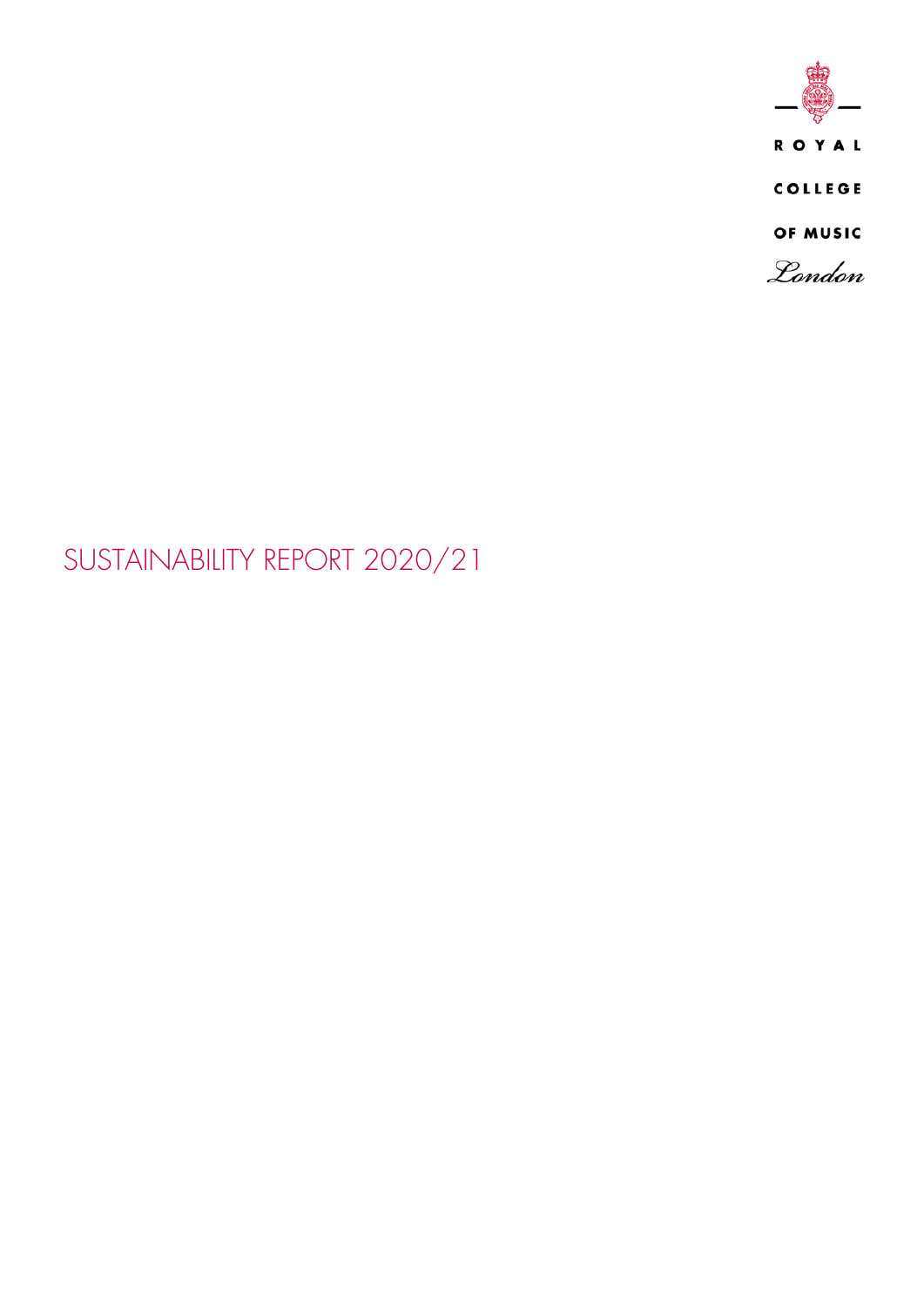# **Introduction**

The Royal College of Music believes that managing environmental issues is a responsibility we all share. We have a longstanding commitment to sustainability and have made great progress in reducing our impacts over the last 5 years. The Royal College of Music operates an Environmental Management System, certified to ISO 14001:2015. Through careful management and a focus on taking action, we have made consistent improvements in our environmental performance.

We set a target to reduce our carbon emissions by 34% by 2020 against a 2004/05 baseline year. Overall, we achieved a 60% reduction, and have set an ambitious target to be carbon net zero by 2035. We have seen similar longterm reductions in water use, waste and energy use over the last 5 years.

Our campus has changed a lot in the last few years, and I'm conscious that when visitors, students and staff return in earnest to the College, they will come back to a radically transformed Campus. In 2020, we completed the ambitious £40m More Music development, creating new performance spaces, a museum, cafe and social areas in the courtyard behind the grade II listed Blomfield Building. We also expanded our campus on Jay Mews, adding extra rehearsal rooms and studios, as well as the RCM's original Victorian concert hall that has been home to the English National Ballet since 1976.

Sustainability was high on our agenda, and we achieved a BREEAM 'very good' rating for the new Courtyard Building. We incorporated a comprehensive suite of energy and water efficient technologies in the building and worked very closely with our construction partner Gilbert Ash to manage environmental issues closely during the build. This included extensive use of recycled building materials in the construction, including reusing demolition waste from the pre-existing buildings in the East Courtyard.

We expect to welcome more visitors to our now-extended campus than ever before, and will need to redouble our efforts on environmental issues to ensure we continue to reduce our impacts. As a result, over the coming year we will publish a new sustainability strategy, a new carbon reduction strategy, and establish new baselines for environmental performance data.

I look forward to reporting on our progress and welcoming you to our campus very soon.

Aida Berhamovic Director of Estates November 2021

# About the Royal College of Music

Established in 1882, by the then Prince of Wales (later Edward VII), the Royal College of Music (RCM) is a world-leading conservatoire with a prestigious history and a contemporary outlook. Our 900 undergraduate and postgraduate students come from over 55 countries and are taught in a dynamic environment, leaving the RCM to become the outstanding performers, conductors and composers of the future.

For the sixth consecutive year, the RCM was ranked as the top institution in the UK for Performing Arts in the prestigious QS World University Rankings 2021, and top in Europe for the second year running. As the only conservatoire to award our own degrees up to doctoral level, students can create a bespoke education to suit their aspirations. Furthermore, the Creative Careers Centre offers countless opportunities to perform at events and venues and take music into the wider community, helping students to become musical leaders for audiences of the future. RCM professors are leaders in their fields, and under such expert guidance, RCM students regularly achieve remarkable success around the globe.

Among our over 9,500 alumni are composers and performers such as Sir Hubert Parry, Benjamin Britten, Gustav Holst, Samuel Coleridge-Taylor, Lord Lloyd Webber, Rebecca Clarke, Anna Meredith, Clemency Burton-Hill, Dame Joan Sutherland, Dame Sarah Connolly, Sir Thomas Allen, Gerald Finley, Sophie Bevan, Louise Alder, Ralph Vaughan Williams and Mark-Anthony Turnage. Regular visitors to the RCM have included Sir Thomas Allen, Vladimir Ashkenazy, the late Bernard Haitink, Alina Ibragimova and Lang Lang. Our recent honorary doctorates include Sir Antonio Pappano, Jonas Kaufmann, Dame Kiri Te Kanawa, Sir Roger Norrington, Sir Bryn Terfel, Steve Reich and Maxim Vengerov (Polonsky Visiting Professor of Violin).

The College's location and facilities are enviable. The iconic Blomfield Building on Prince Consort Road sits in the heart of 'Albertopolis' in South Kensington – the home of science and arts. Housed within are the Amaryllis Fleming Concert Hall, the Britten Theatre, RCM Studios, Library, and RCM Museum and Collections, all providing great inspiration. The additions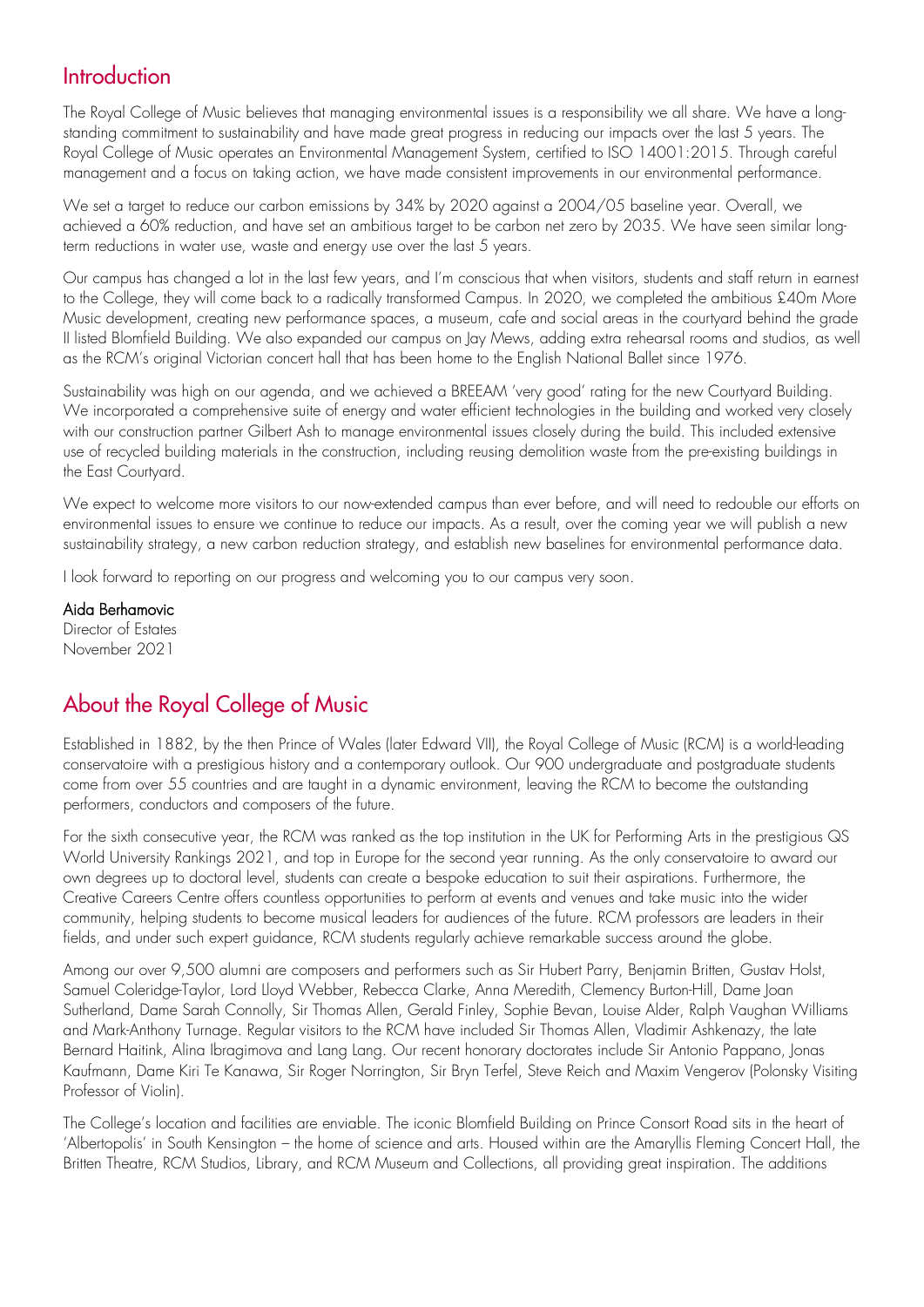made possible by the More Music Campaign have almost doubled the estate's footprint in the last four years, providing increasing opportunity for students and visitors alike.

The Royal College of Music is extremely fortunate to have as its Patron Her Majesty The Queen and His Royal Highness The Prince of Wales as President. We are grateful to Her Majesty The Queen and His Royal Highness for their continuing support and dedication to the RCM.

## Environmental Governance

Overall responsibility for environmental management sits with our Director of Estates, Aida Berhamovic.

There are two committees with direct responsibility for managing environmental issues:

- The Environmental Management Committee. The committee provides strategic oversight and comprises senior managers from across the RCM
- The Environment Steering Group. The committee oversees the implementation of projects and day to day management of environmental issues and comprises key managers within the Estates, IT, and Projects teams.

Environmental issues are also considered at our highest governance level – the Council, and within key sub-committees, including Estates Committee, Finance and General Purposes Committee and Audit Committees.

## Environmental Management Team

| Executive Lead                 | Aida Berhamovic, Director of Estates                                                                |
|--------------------------------|-----------------------------------------------------------------------------------------------------|
| Environmental Manager          | James Collins, Projects and Environmental Coordinator                                               |
| Consultant                     | Darren Chadwick, Managing Partner (Brite Green Ltd.)                                                |
| Energy and Carbon              | Jason Perry, Deputy Head of Estates                                                                 |
| Waste and Resource Use         | Sarah Hanratty, Projects and Operations Manager                                                     |
| Construction and Refurbishment | Sarah Hanratty, Projects and Operations Manager                                                     |
|                                | James Collins, Projects and Environmental Coordinator                                               |
| Events and Performance         | Flo Ambrose, Performance, Programming and Faculty<br>Manager                                        |
|                                | Sam Glenister-Batey, Head of Events and Venue Hire                                                  |
| Teaching and Research          | Diana Salazar, Director of Programmes                                                               |
|                                | Ingrid Pearson, Senior Academic Tutor (Area Leader MMus<br>in Performance and BSc Programme Leader) |
|                                | Terry Clark, Research Fellow in Performance Science                                                 |
| Student Union                  | Laura Williamson, SU President                                                                      |
| Finance                        | Rachel Harris, Director of Finance                                                                  |
| Digital                        | Richard Bland, Head of Digital and Production                                                       |
|                                | Birju Patel, Technology Manager                                                                     |
| Human Resources                | Olivia Towers, HR Manager                                                                           |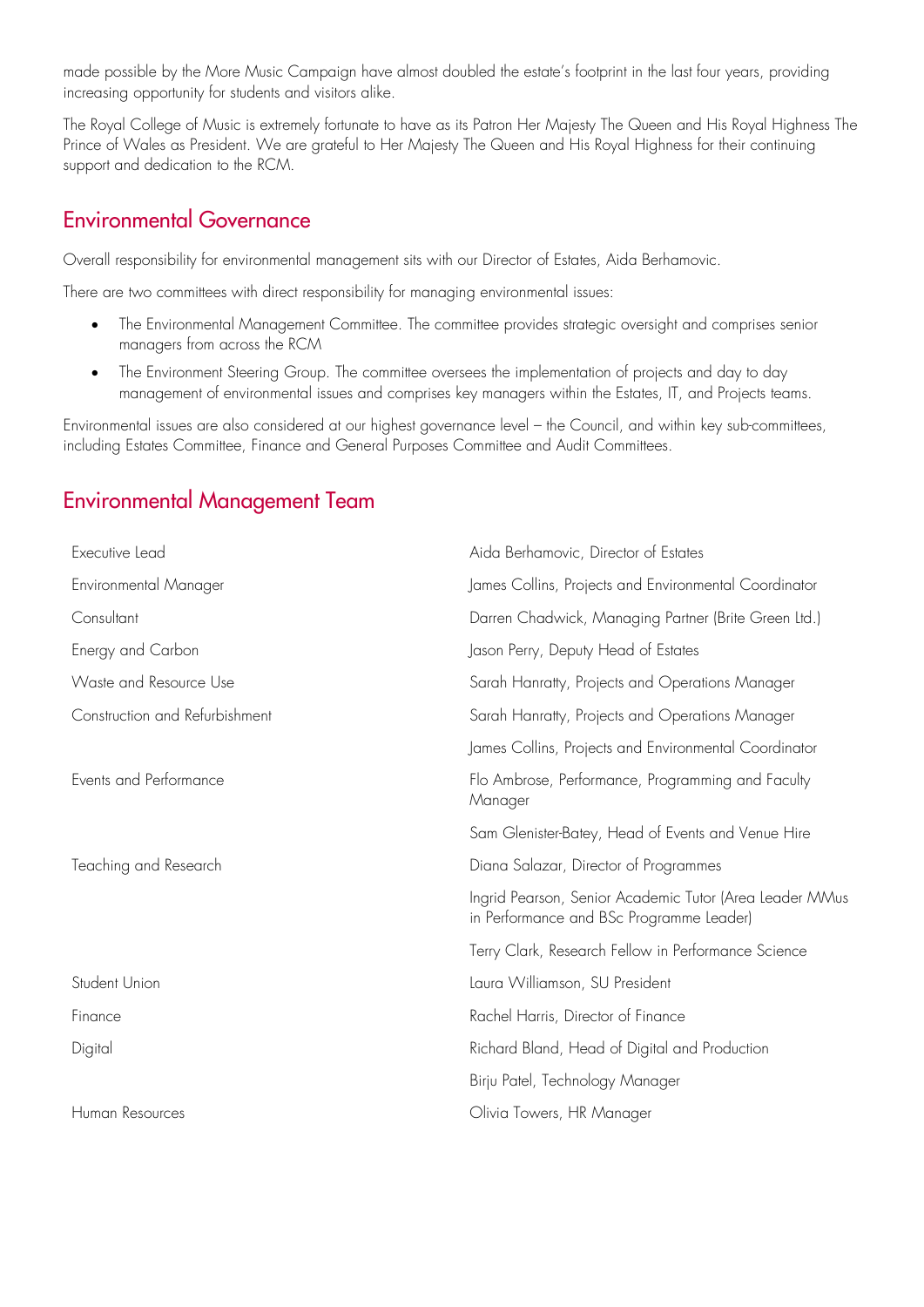# Key Environmental Issues

We've identified the most important environmental impacts and issues using a risk-based approach.

The priority issues for the College are:

- 
- 
- 
- Hazardous materials
- Energy use **•** Carbon emissions
	- Water use **•** Waste
	- Resource use Contract to the state of the Single use materials

These impacts occur across the entire lifecycle of our operations and arise mainly from the following activities:

- Business travel, including travel for audition
- Student accommodation
- Campus facilities
- Student union
- **Catering**
- Events and performances
- Teaching and research
- Procurement and supply chain impacts
- Staff and student commuting
- Construction and refurbishment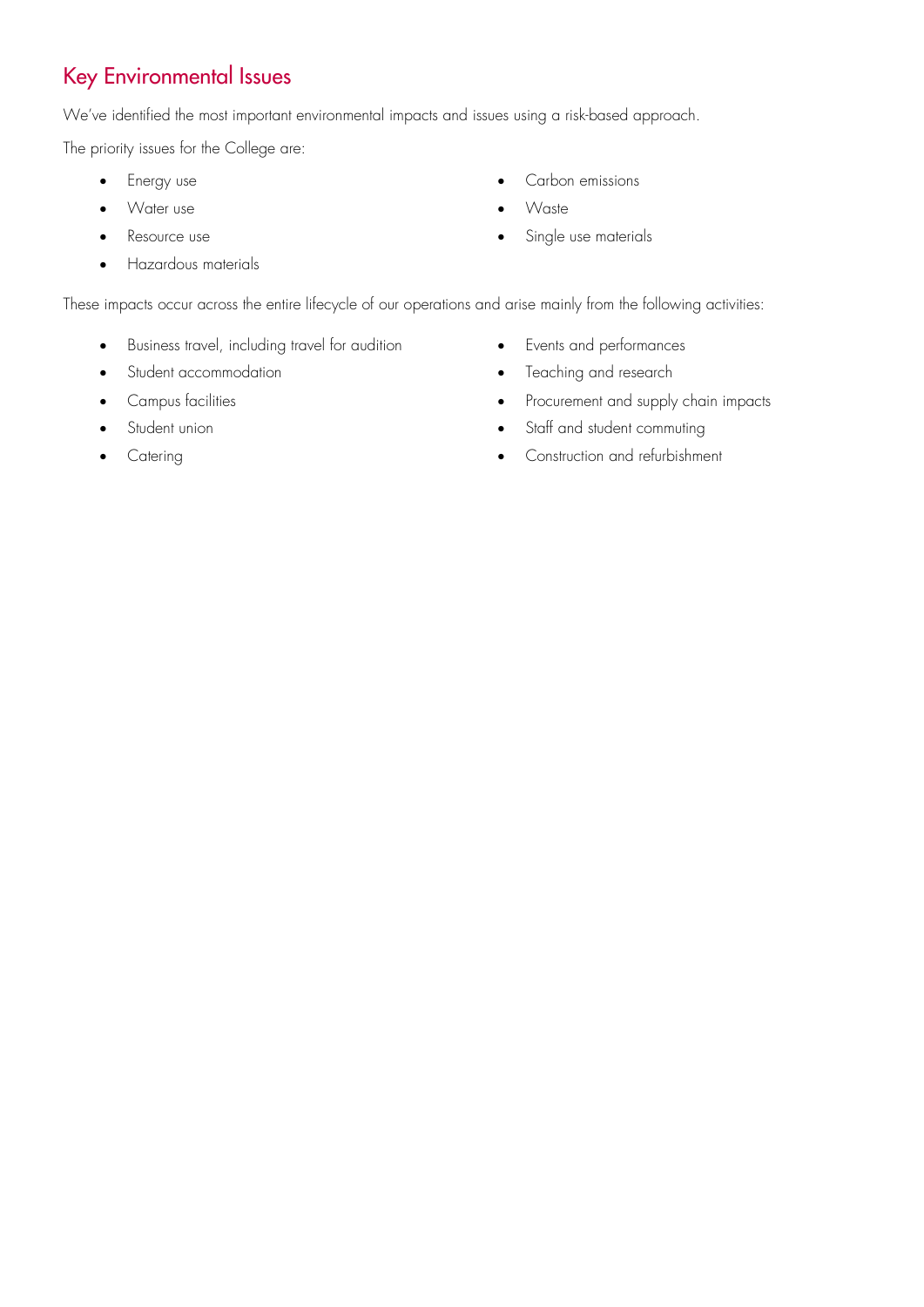# Environmental Performance

#### Environmental Management System

The College was audited by new auditors from the British Assessment Bureau on the 02 August 2021. We are delighted to announce that our Environmental Management System passed the audit and continues to be certified to ISO14001:2015, the international gold standard of environmental management.

#### Energy

We manage energy use through our carbon management plan. Our approach has focussed on taking practical steps to reduce and avoid energy use where possible, and use efficient fittings and equipment. The Deputy Head of Estates is responsible for energy management, and our overall approach is governed by our carbon management plan.

We have reduced our total energy use by 29% from 2016/17, and the energy intensity of our operations by around 50%.



#### Energy use (kWh and kWh/m²)

|                                | 2016/17   | 2017/18   | 2018/19   | 2019/20   | 2020/21   |
|--------------------------------|-----------|-----------|-----------|-----------|-----------|
| Electricity (kWh)              | 2,763,394 | 1,247,390 | 1,383,515 | 1,177,605 | 1,370,390 |
| Gas (kWh)                      | 1,163,837 | 1,097,193 | 1,142,423 | 1,235,463 | 1,427,706 |
| Total (kWh)                    | 3,927,231 | 2,344,583 | 2,525,938 | 2,413,068 | 2,798,096 |
| Energy Intensity ( $kWh/m^2$ ) | 326       | 197       | 212       | 140       | 165       |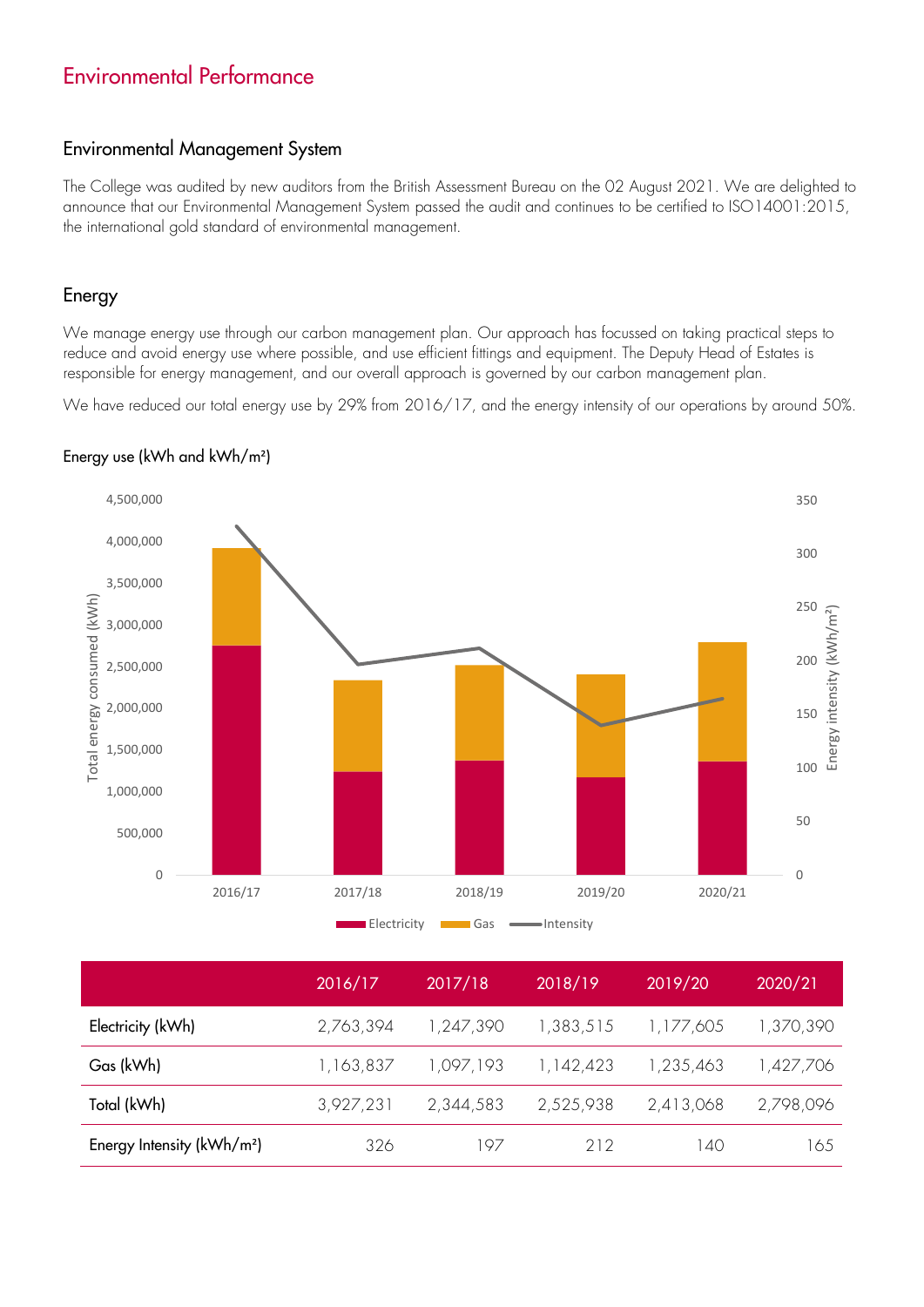2020/21 saw a slight uplift in energy usage. The Coronavirus pandemic has resulted in the need to run ventilation plant for much longer hours in order to ensure higher levels of fresh air circulation. The expansion of the Estate has also been a driver with more digitally enabled spaces, venue space, a café bar and commercial kitchen now housed within the Prince Consort Road site.

## Carbon Emissions

We have a comprehensive Carbon Management Plan which is overseen by the Deputy Head of Estates. The plan incorporates a range of energy and carbon reduction projects, including:

- reinsulating all pipework in the boiler house;
- installation of invertor controllers for heating pumps;
- double glazing installed in offices;
- LED lighting upgrades;
- installation of electric 'point of use' hot water
- installation of PIR lighting controllers in toilets and corridors

Having completed a detailed heat decarbonisation review we have set out our Carbon Management Plan with an ambitious target to achieve net zero for scope 1 and 2 emissions by 2035.

Having set a target to reduce our scope 1 and 2 carbon emissions by 34% by 2019/20 from a 2004/05 baseline, we achieved a reduction of 60%.

We are continuing to work with our energy suppliers to ensure that our electricity comes from renewable sources. We are pleased to announce that the electricity provided to much of our campus is now from carbon net zero sources. We will continue to work with our energy suppliers to reduce carbon intensity of electricity supplied to other parts of the site with the ultimate goal of achieving net zero emissions.

# **CARBON MANAGEMENT PLAN**

The Royal College of Music acknowledges that our planet faces a climate emergency and, like all organisations, we need to take significant action to reduce environmental impacts.



2035

We have an ambitious plan to be

carbon net zero by 2035

We have already reduced our carbon emissions by 60% since 2005

In order to reach our goal we will:





Work with our energy suppliers to achieve 100% renewable electricity

Move away from natural gas for heating and hot water



Improve insulation of our historic buildings



De-centralise the heating system to improve efficiency



Implement sustainable Air Source Heat Pump technology

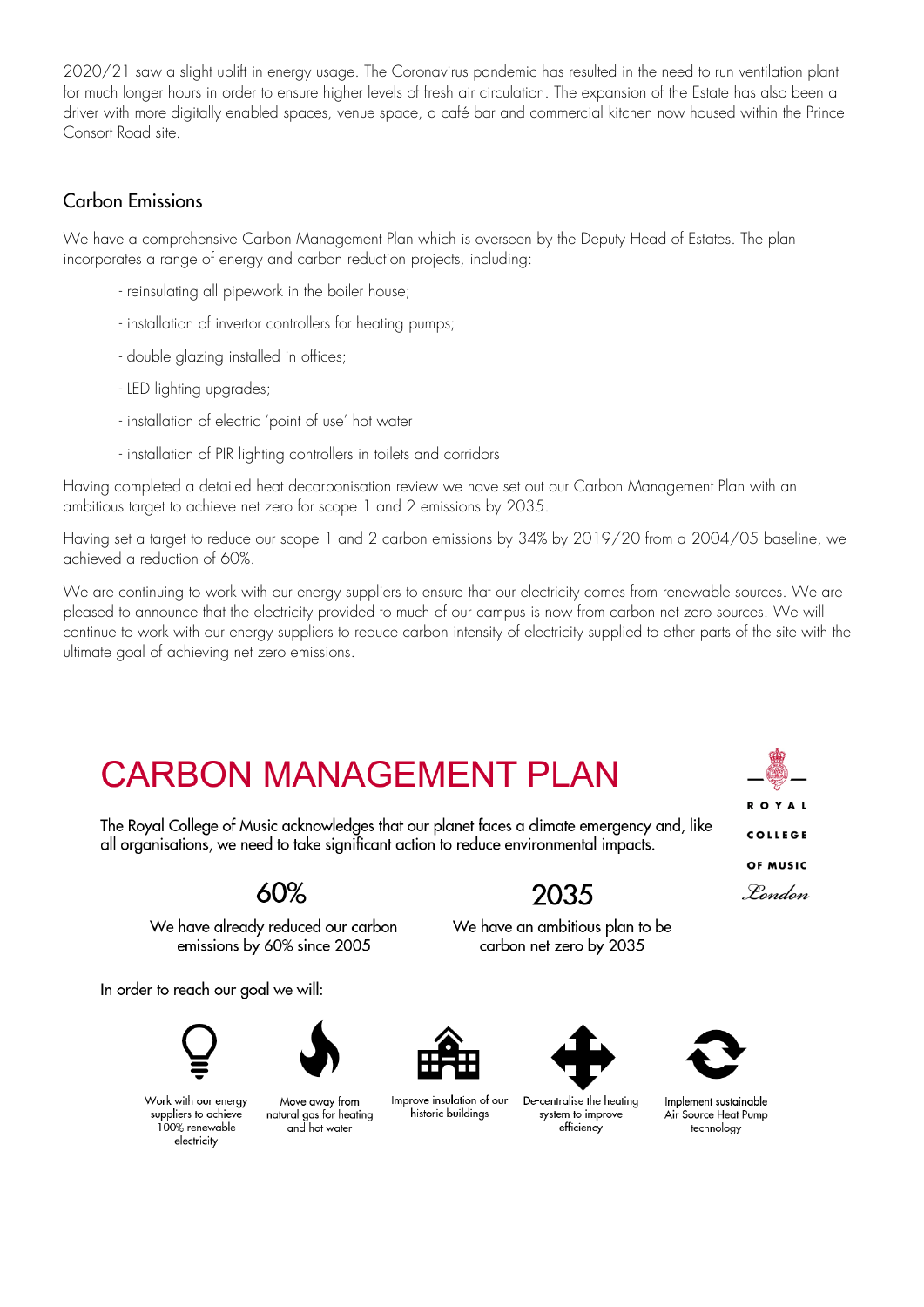#### Carbon emissions (t CO<sub>2</sub>e and t CO<sub>2</sub>e/m<sup>2</sup>)



|                                                   | 2016/17  | 2017/18 | 2018/19 | 2019/20 | 2020/21 |
|---------------------------------------------------|----------|---------|---------|---------|---------|
| Scope $1$ ( $t$ CO <sub>2</sub> e)                | 214.34   | 201.84  | 210.03  | 227.16  | 261.01  |
| Scope $2$ ( $t$ CO <sub>2</sub> e)                | 971.50   | 353.10  | 353.63  | 274.55  | 9.96    |
| Total ( $t$ CO <sub>2</sub> e)                    | 1,185.84 | 554.94  | 563.66  | 501.71  | 270.97  |
| Carbon intensity<br>(kg $CO2e$ / m <sup>2</sup> ) | 98.51    | 46.62   | 47.35   | 29.12   | 20.63   |

Since 2016/17 we have reduced our scope 1 and 2 emissions intensity by 79%, from 99 kg CO<sub>2</sub>e per m2 to 21 kg  $CO<sub>2</sub>e per m<sup>2</sup>.$ 

## Scope 3 Emissions

In 2020, we expanded our carbon reporting to include sources from scope 3 of the Greenhouse Gas Protocol.

Around 90% of our emissions occur in scope 3, with around 80% arising from procured goods and services. Scope 3 emissions were greatly reduced on 2019/20 with the pandemic significantly curbing the majority of operational activities. With the More Music project reaching practical completion in March 2020 emissions arising from construction reduced by 91% from 2019/20.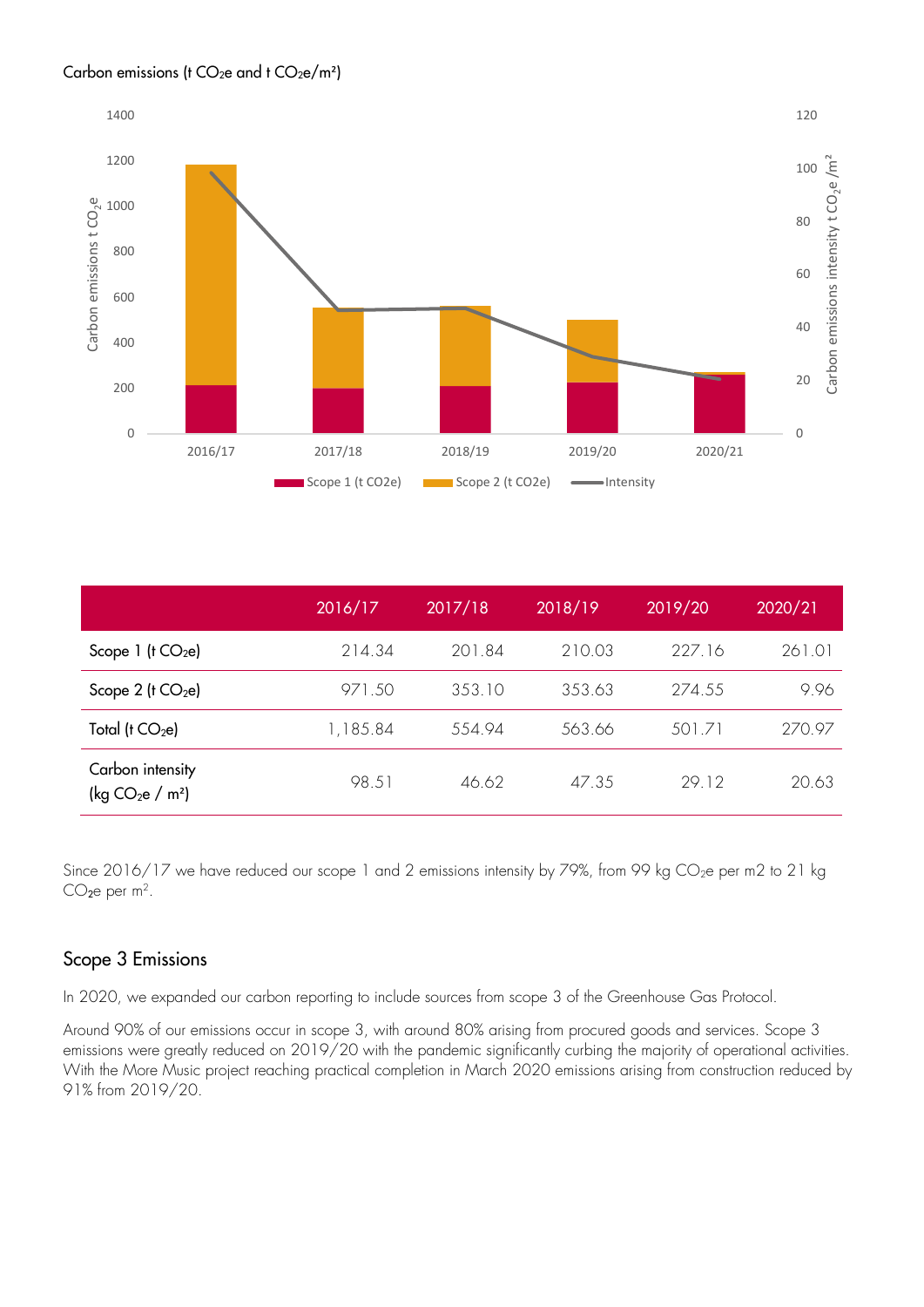| Scope   | Source                      |                          | <b>Carbon Emissions</b><br>(t CO <sub>2</sub> e) 2020/21 |
|---------|-----------------------------|--------------------------|----------------------------------------------------------|
| Scope 1 | Gas use                     |                          | 261.01                                                   |
| Scope 2 | Purchased electricity       |                          | 9.96                                                     |
| Scope 3 | Total scope 3               |                          | 2,941.20                                                 |
|         | Water                       |                          | 0.54                                                     |
|         | Waste water                 |                          | 0.98                                                     |
|         | Waste                       |                          | 0.26                                                     |
|         | <b>Business Travel</b>      |                          | 9.48                                                     |
|         | Staff and student commuting |                          | 522.77*                                                  |
|         | Procurement                 | Procurement total        | 2,377.77                                                 |
|         |                             | <b>Business services</b> | 1,225.16                                                 |
|         |                             | Manufactured products    | 9.49                                                     |
|         |                             | Food and catering        | 26.69                                                    |
|         |                             | Construction             | 258.01                                                   |
|         |                             | <b>IT Services</b>       | 786.74                                                   |
|         |                             | Other procurement        | 71.67                                                    |
|         | Student accommodation       |                          | 29.40                                                    |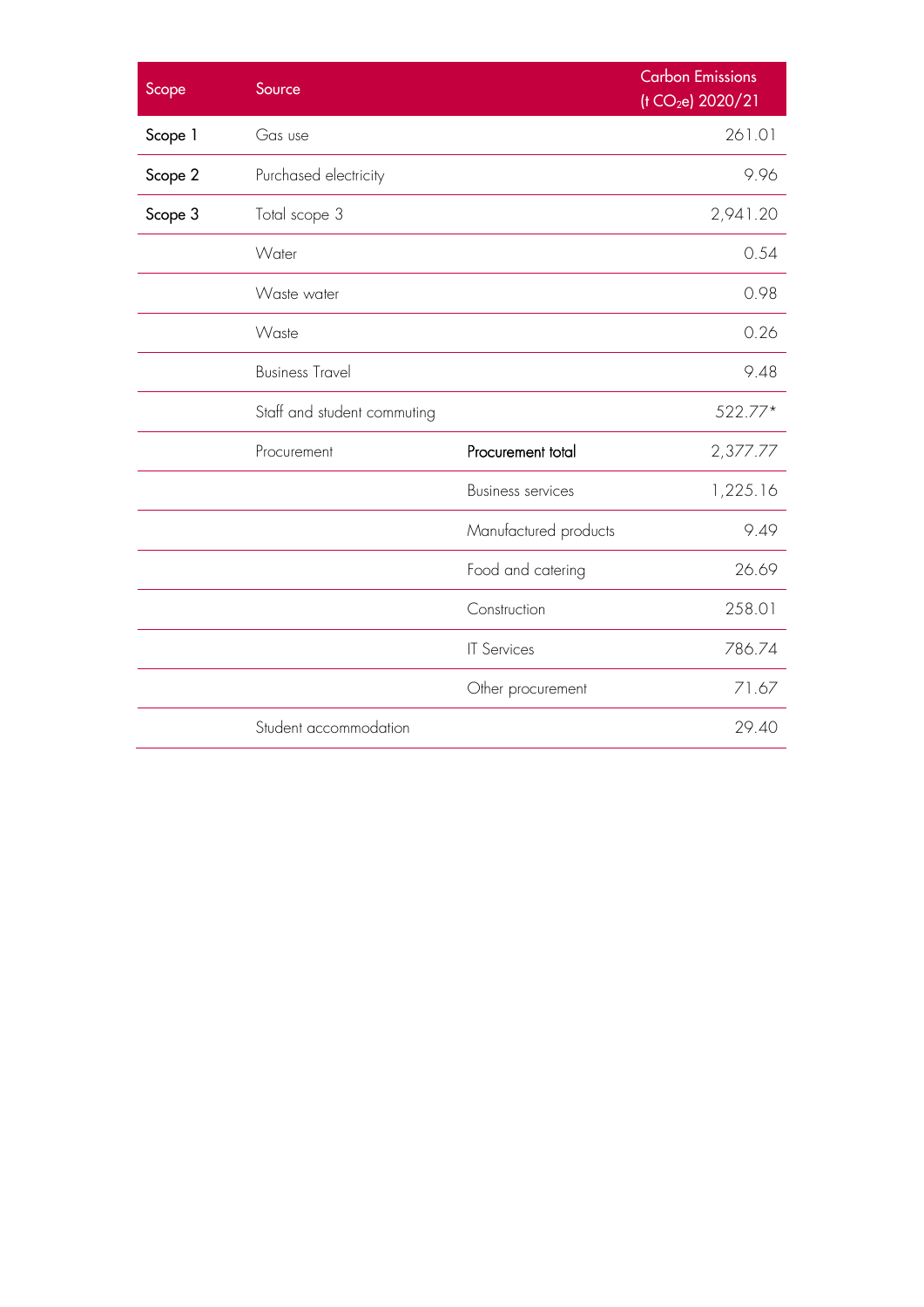

Water Waste water Waste Business Travel Staff and student commuting Procurement Student accommodation

\*Commuting figures are based on estimates from 2019/20 results as updated information was not available for this report.

Note: We have reported on all of our material emission sources. We have used the GHG Protocol Corporate Accounting and Reporting Standard (revised edition), energy and activity data, and location based emission factors from the UK Government's GHG Conversion Factors for Company Reporting 2020.

Scope 3 emissions from air travel were calculated from data provided by travel agents and airlines on distance flown, and those for water, waste water and waste were calculated using DEFRA conversion factors for 2021. Student and staff commuting was calculated based on home address postcodes and assumptions associated with travel to the College. Student accommodation was calculated based on the proportion of the equity held in the operating company by the RCM.

Procurement emissions were estimated using spend data and emissions factors provided by HEPA.

#### Change in scope 3 emissions year-on-year

The vast majority of emissions continue to occur in our supply chain and we will continue to uphold high environmental standards in our supplier selection and work with existing suppliers to encourage them to reduce their environmental impacts. Overall, scope 3 emissions reduced by 56% against the previous year driven by greatly reduced operational activity during the Coronavirus pandemic and the conclusion of the More Music project construction phase.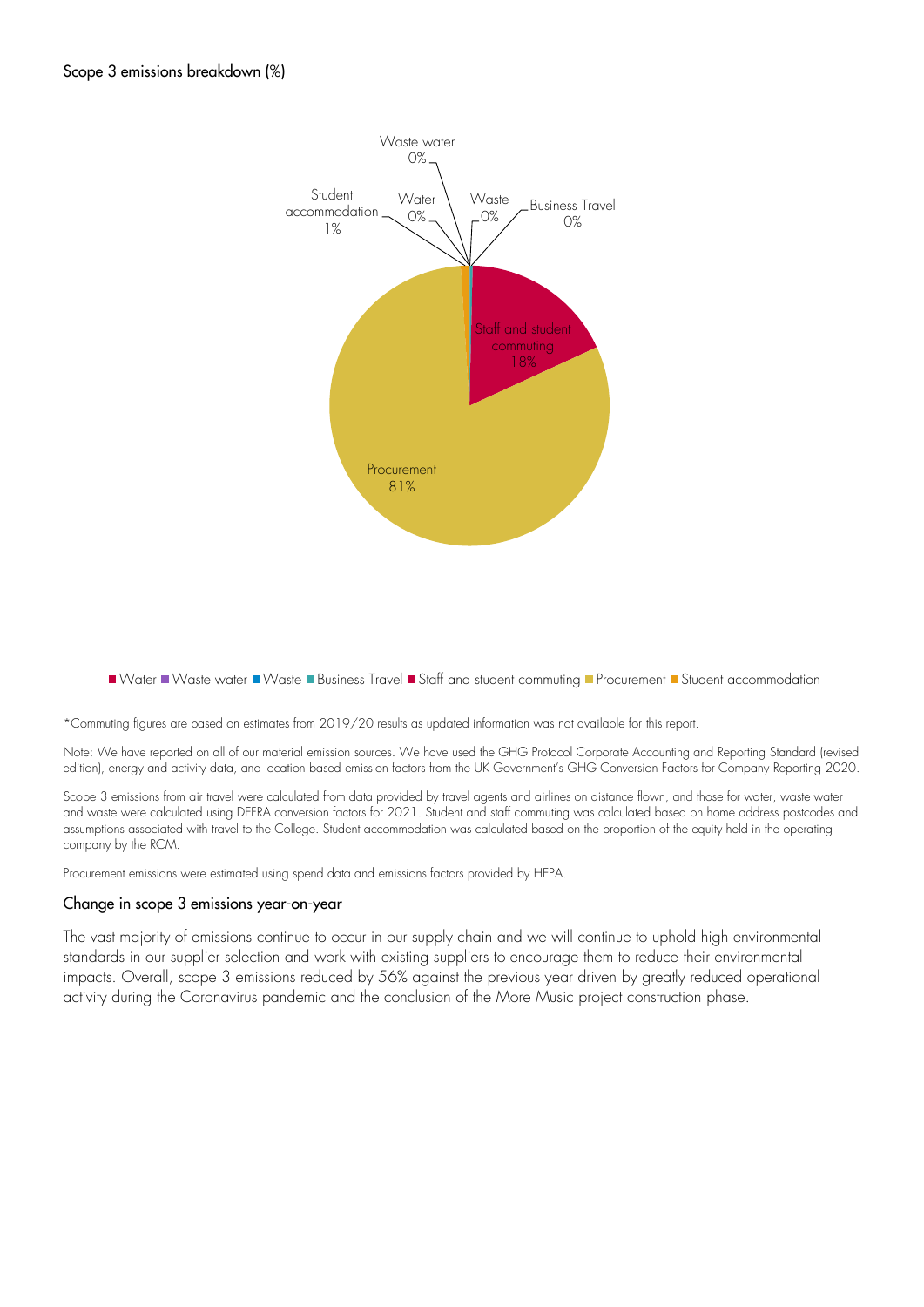| Source                      | <b>Carbon Emissions</b><br>(t CO <sub>2</sub> e) 2019/20 | <b>Carbon Emissions</b><br>(t CO <sub>2</sub> e) 2020/21 | % change in<br>emissions |
|-----------------------------|----------------------------------------------------------|----------------------------------------------------------|--------------------------|
| Water                       | 1.35                                                     | 0.54                                                     | -60%                     |
| Waste water                 | 2.78                                                     | 0.98                                                     | -65%                     |
| Waste                       | 0.34                                                     | 0.26                                                     | $-24%$                   |
| <b>Business Travel</b>      | 218.96                                                   | 9.48                                                     | $-96%$                   |
| Staff and student commuting | 522.77                                                   | 522.77                                                   | 0%                       |
| Procurement                 | 5,876.30                                                 | 2,377.77                                                 | -60%                     |
| Student accommodation       | 29.4                                                     | 29.4                                                     | 0%                       |
| Total Scope 3 emissions     | 6,651.90                                                 | 2,941.20                                                 | -56%                     |

## **Water**

The RCM has very limited water use on site, restricted to toilets and some catering facilities. Since 2016/17, we have reduced our water use by 61% and our water use per m² by 66%. About two thirds of the RCM's water is consumed at Prince Consort Road and about one third at RCM Jay Mews. The limited use of 41-43 Jay Mews in 2020/21 has been a major contributing factor in reducing water usage for this reporting period.



Water use  $(m<sup>3</sup>)$ 

|                                                  | 2016/17 | 2017/18 | 2018/19 | 2019/20 | 2020/21 |
|--------------------------------------------------|---------|---------|---------|---------|---------|
| Water use $(m^3)$                                | 9,216   | 7,681   | 6,291   | 3,926   | 3,603   |
| Water intensity (m <sup>3</sup><br>$\text{/}m^2$ | 0.77    | 0.65    | 0.53    | 0.23    | 0.21    |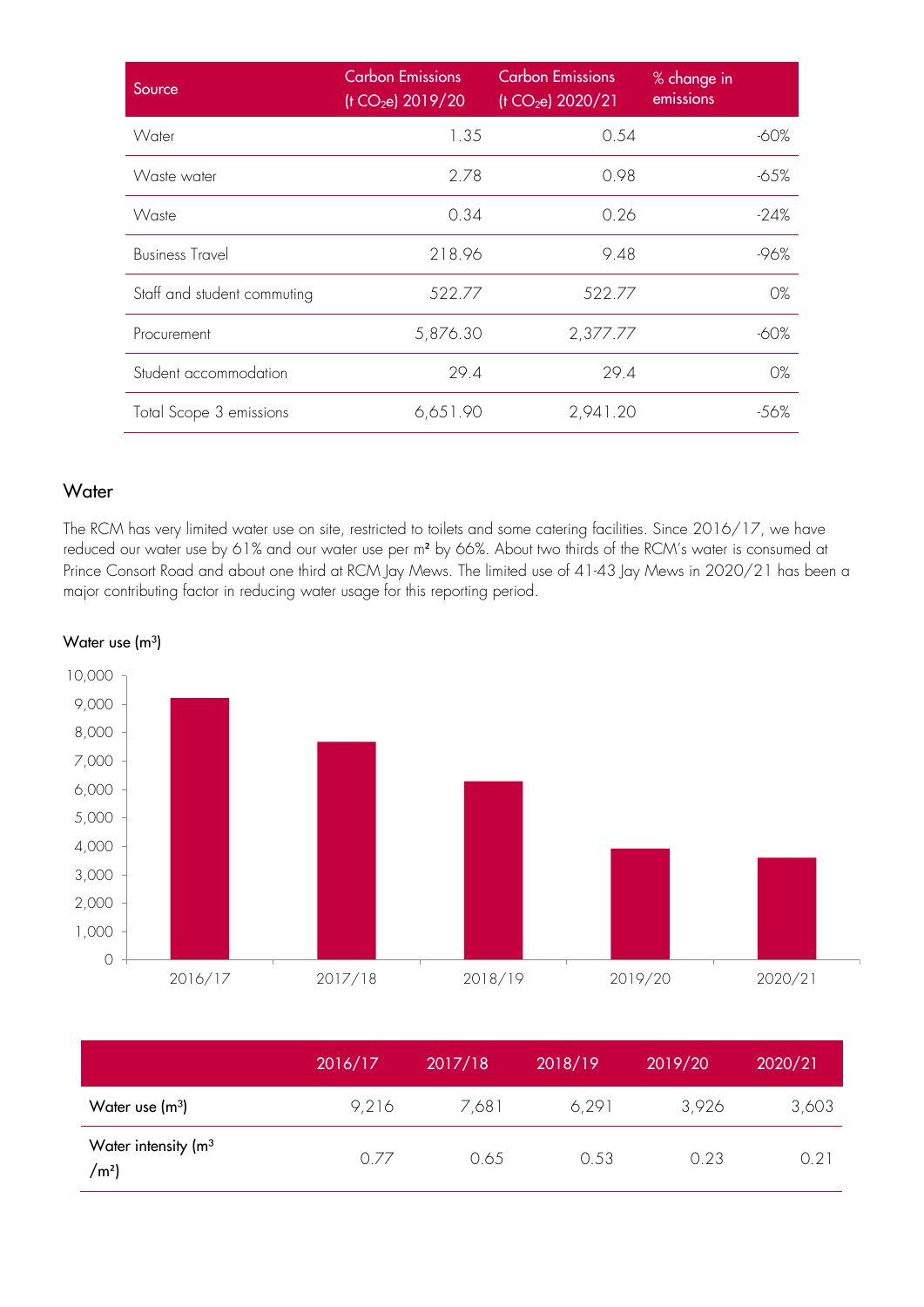

'RCM Jay Mews' includes 41-43 Jay Mews and 39 Jay Mews.

#### **Waste**

The College's main waste streams are from offices and catering functions. We have some limited hazardous waste from electronics and light fittings, and very small volumes of solvents used in musical instrument conservation and restoration.

In 2020 we introduced a new waste contract that gave us significantly more accurate waste data. For the previous three years, waste weights were calculated by weighing a sample of outgoing waste collections. Prior to this point, waste was estimated based on the number of collections made by the waste carrier and the total potential capacity of the bins.

Waste consumption has reduced significantly in the last two years due to the coronavirus pandemic which has resulted in periods of closure of the College's catering outlets and reduced office usage. Bulk waste from refurbishment accounted for about a third of all waste in 2020/21.



#### Waste arising (tonnes)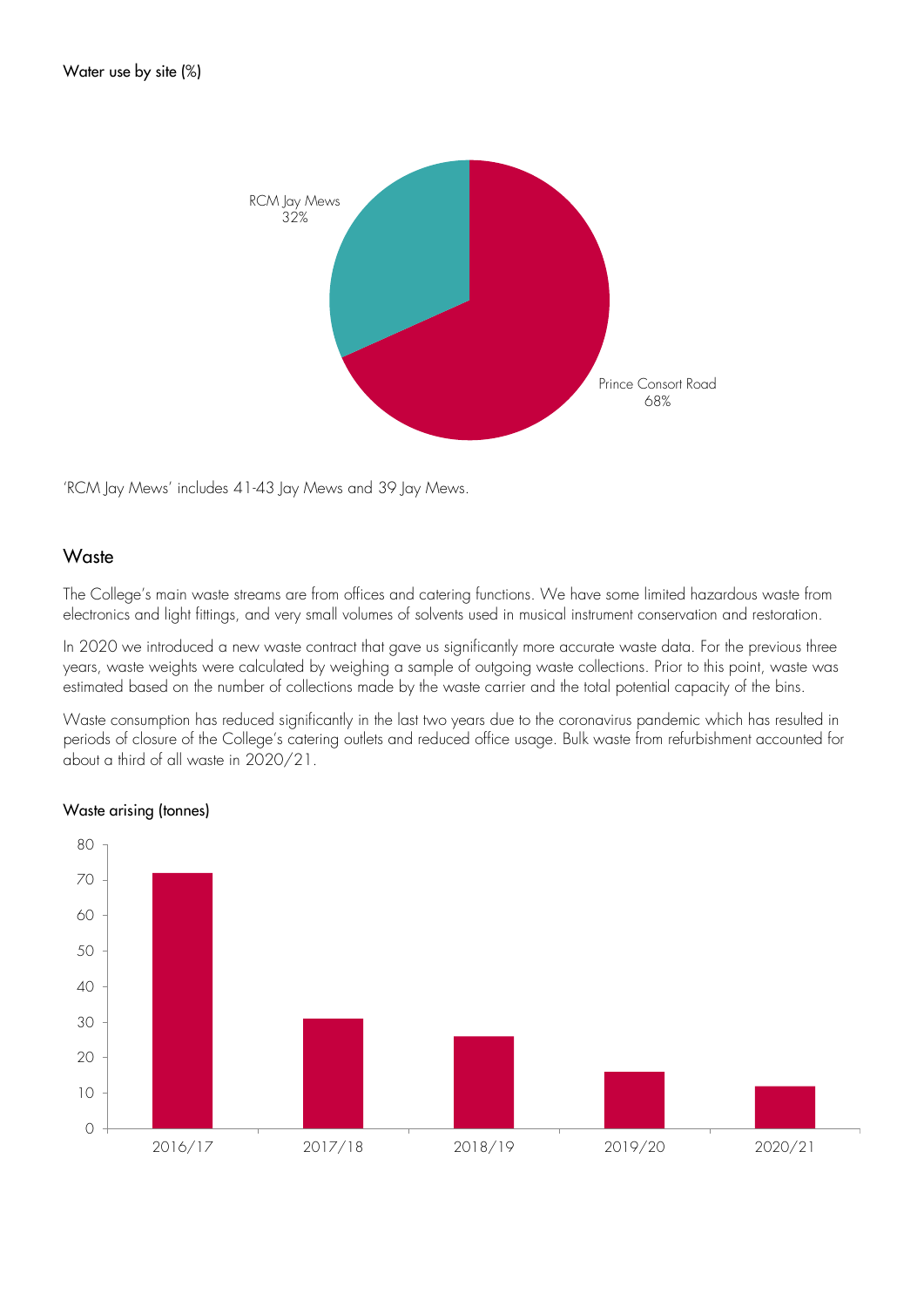|                                      | 2016/17 | 2017/18 | 2018/19 | 2019/20 | 2020/21 |
|--------------------------------------|---------|---------|---------|---------|---------|
| Waste arising (tonnes)               | 72      | 31      | 26      | 16      |         |
| Waste per $m^2$ (kg/m <sup>2</sup> ) | 5.98    | 2.62    | 21/     | 0.92    | 0.70    |

Recycling rate (recycling vs waste to energy) (%)



We will continue to evaluate the best ways to increase recycling rates by improving recycling infrastructure and staff and student awareness.

#### Paper

Printing has reduced by c.80% since 2017/18 with dramatic reductions in the past two years driven by reduced activity on site. The digitisation of the finance system, implementation of paperless class registers and move to online meetings have all reduced printing requirements. We expect to see some increase in printing as activity resumes on site in particular for academic and performance requirements such as printing sheet music.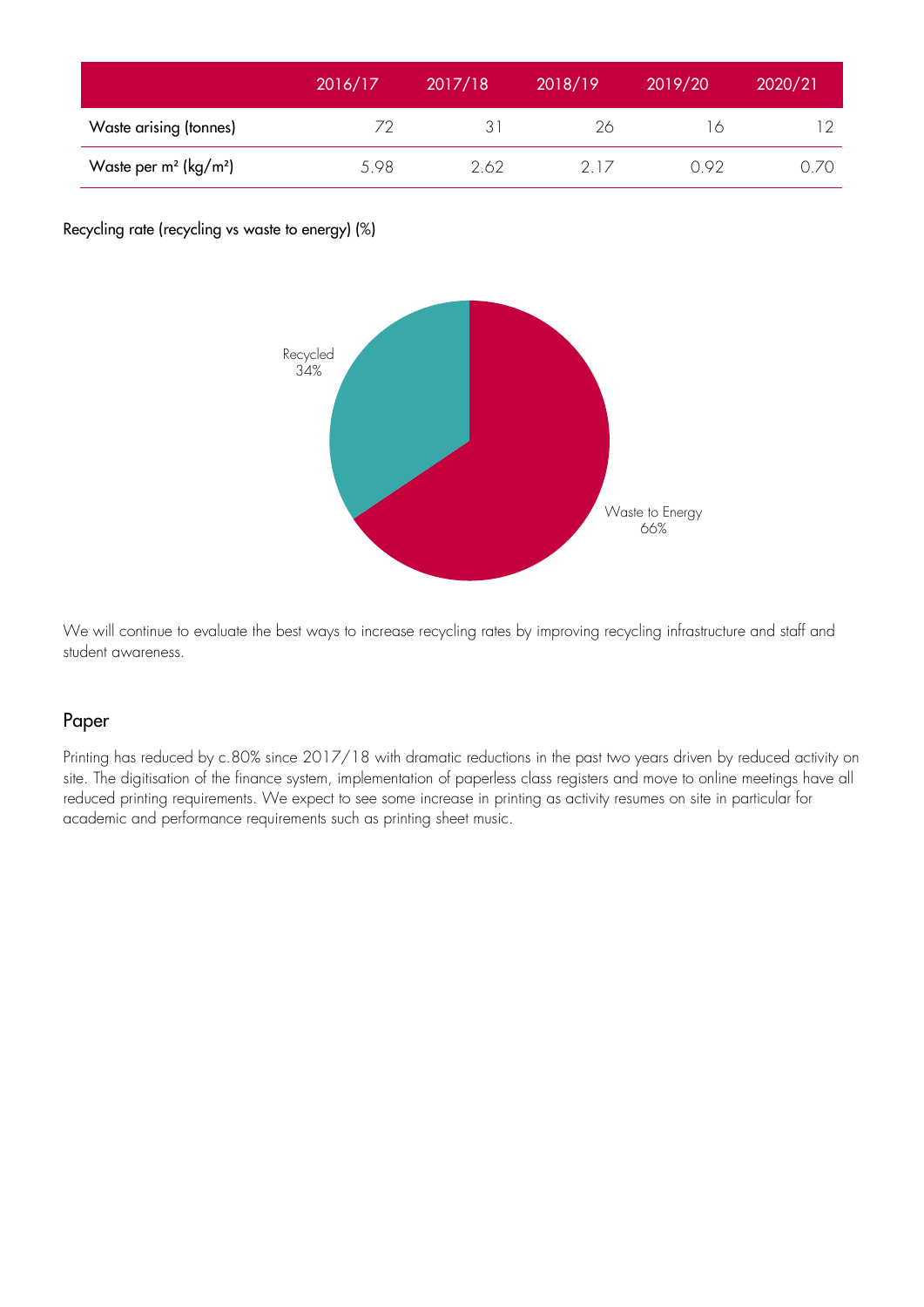### Sheets of paper consumed via printing (total number of sheets)



## Business Travel

The below table shows kilometres travelled by different modes of transport. Business travel in 2020/21 was minimal due to the Coronavirus pandemic.

|                         | 2016/17                  | 2017/18                  | 2018/19                  | 2019/20 | 2020/21 |
|-------------------------|--------------------------|--------------------------|--------------------------|---------|---------|
| Taxi                    | $\overline{\phantom{a}}$ | $\sim$                   | $\overline{\phantom{a}}$ | 1763    | 131     |
| Personal Car (Expenses) | $\overline{\phantom{a}}$ | $\overline{\phantom{a}}$ |                          |         |         |
| Domestic Air            | 13,399                   | 9,359                    | 8,928                    | 6,213   |         |
| Short-Haul Air          | 95,330                   | 122,920                  | 215,699                  | 105,390 |         |
| Long-Haul Air           | 423,129                  | 449,801                  | 458,363                  | 572,321 | 22,156  |
| International Air       | 66,647                   | 67,969                   | 186,619                  | 131,493 |         |
| Eurostar                | 18,696                   | 1,730                    |                          | 3,325   |         |
| <b>Domestic Rail</b>    | $\overline{\phantom{m}}$ | 12,213                   | 29,333                   | 15,857  | 2,006   |
| Total                   | 617,201                  | 663,992                  | 898,942                  | 836,362 | 24,293  |